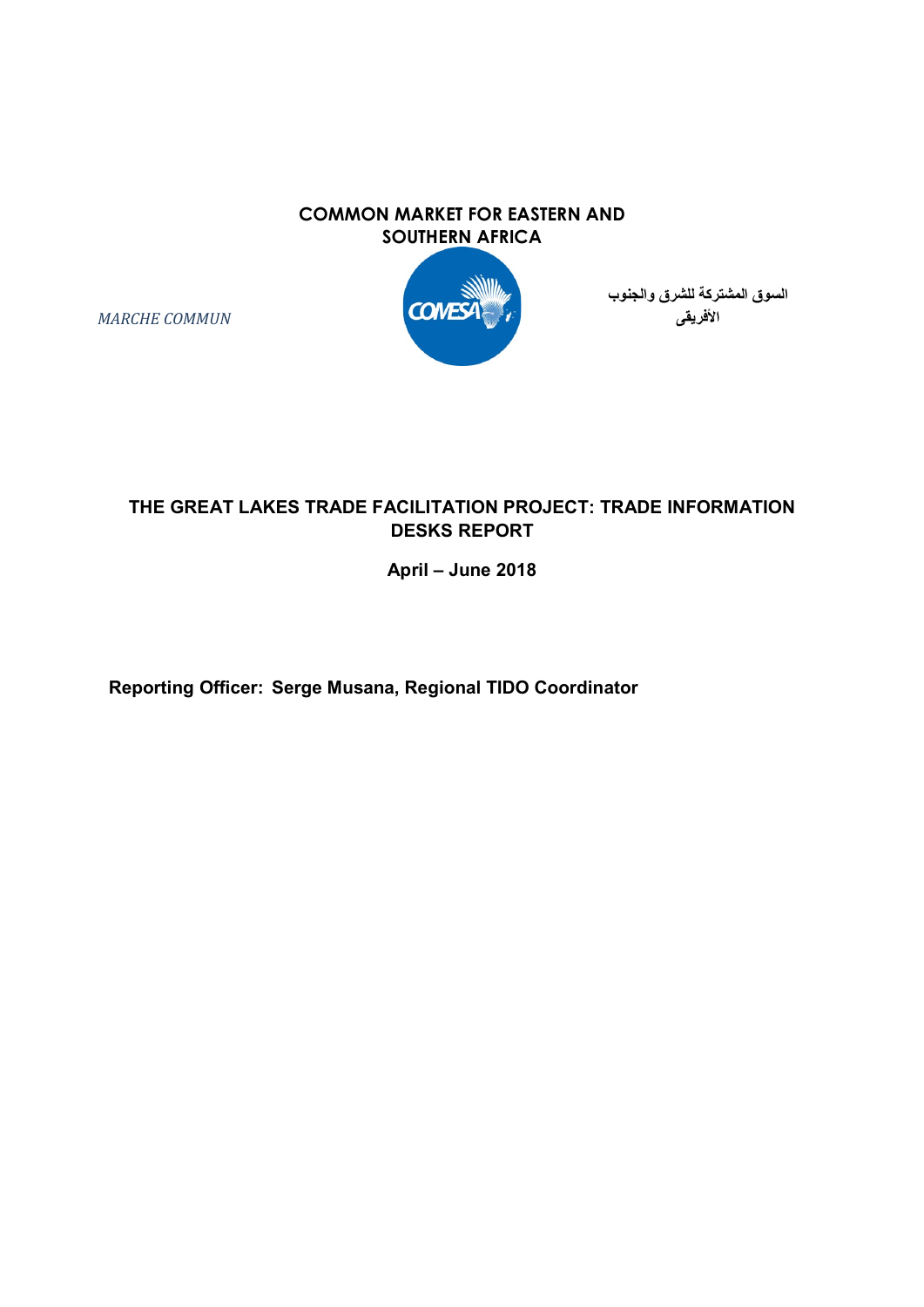### I. Background

The recruitment process for Goli, in Uganda, was completed in January 2018 and the two recruited TIDOs for Goli project site reported to work in March 2018.

For now, COMESA Secretariat through the Great Lakes Trade Facilitation Project has got the complete number of 20 Trade Information Desk Officers, deployed on the entire GLTFP borders as well as the Regional TIDO Coordinator, based in Rubavu, Rwanda.

This report describes the activities carried out by all 20 Trade Information Desks Officers (TIDOs) from April to June 2018with the inclusion of Goli TID officerswho started their intervention within the coverage period of this report.

During the last three months, the Trade Information Desk officers have made important achievements in the facilitation of small scale traders. The accomplished interventions include among other the following:

- Provide the small cross border traders with information on trade, taxes, non-tariff barriers, procedures of the Simplified Trade Regime (STR), among other such information;
- Resolve cross border conflicts at the border posts within the Great Lakes Region;
- Receive and resolve traders' complaints and improve relationships between traders and service providers; as well as build relations across the borders.

In addition, after the launch of STR for agricultural product between DRC and Rwanda in September 2017 and between DRC and Uganda in March 2018, the role of TIDOs extended to include data collection to capture the movement of traders benefiting from the STR for agriculture products. It isfurther expected that the scope of work of TIDOs will be soon extended when DRC and its COMESA neighboring States start implementing COMESA simplified Trade Regime (STR) for finished products. TIDOs will be assisting small scale traders in clearingservices as well.

Furthermore, the Regional Trade Information desk officehas been also facilitatingbilateral meetings between DRC and Rwanda and DRC and Uganda to remove the NTBs within the GLTFP countries, raising awareness on the STR, and the COMESA Regulations on Minimum Standards for the Treatment of Small-Scale Cross Border Traders through sensitization activities, support and monitor implementation of the COMESA Regulations on Minimum Standards for the Treatment of Small-Scale Cross Border Traders, Regional training activities with COMESA secretariat support and in coordination with project countries.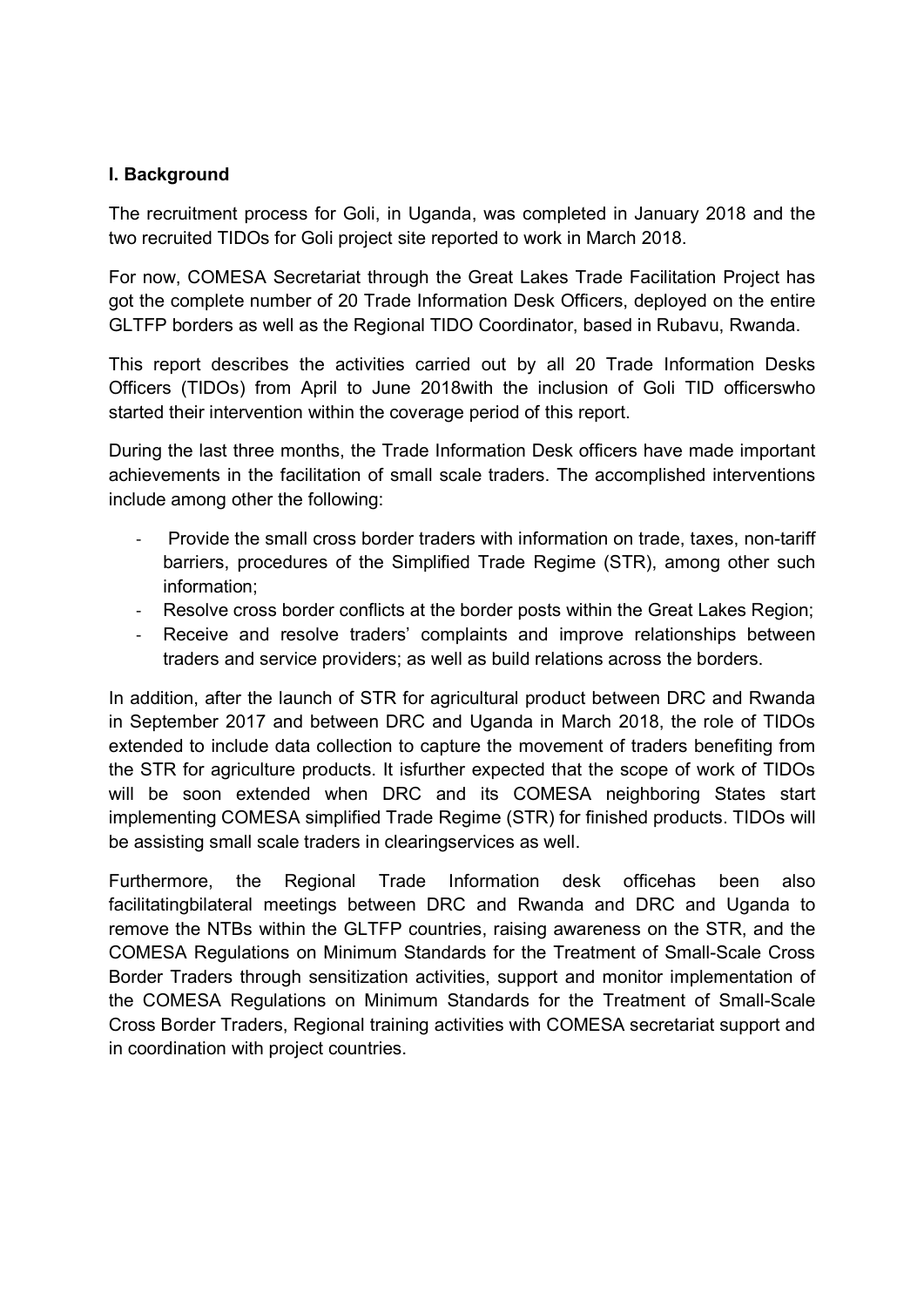# II. ACTIVITIES CARRIED OUT BY THE TRADE INFORMATION DESK OFFICERS ON EACH PROJECT SITE

#### II.1. BUKAVU

From January to March 2018, TIDOs of Bukavu offered various facilitations in the movement of small-scale traders across the borders of Bukavu and Rusizi1. Among their activities 'achievement, we can indicate the following:

The collection of complaints and suggestions on STR implementation improvement, border crossing procedures and any other relevant issues relating to cross-border trade.

In relation to the above, the small cross-border traders of Bukavu visited the Trade Information Desk Office to solicit the possibility that COMESA could establish an additional Trade Information Desk Office at Ruzizi border2, given the importance of increasing trade transactions on that site. It has also been reported that Ruzizi2 border suffers from a lack of cross-border market infrastructure, public lighting and sanitary **facilities** 

Other complaints received were related to the mistreatment of small scale traders by certain border agents operating outside the customs service and identified as people attached to invisible services at the border. Most of the victims are small scale cross border traders selling fish, flours and other products.

TIDOs also kept intervening on behalf of small scale cross border traders when they are victims of confiscation of their property. Therefore, TIDOs intervened at the customs services to address the issue of tax applicable to small trade which had been lowered in the text but the application of which was not respected.

In this regards, TIDOs played the role of raising the voices of small traders to the provincial customs authority. Several direct negotiations took place between the small traders and the provincial customs authorities until when a two-day strike was observed by small traders as a means of pressure. As a result, the tax lowering from USD 100 to USD 60 per pick-up/truck and per month had been entered into effect.

In terms of facilitating the movement of small scale traders across borders, TIDOs have resolved some cases of conflict between Bukavu city council and the Association of Butcher Small Traders of Bukavu. Indeed, a decision of the city council had forbidden small butchers to buy and resell meat from Rwanda without any valid reason. After resorting to the hierarchy of the Bukavu city council for these small traders, instructions have been given to facilitate cross-border trade in meat between Bukavu and Rusizi (Rwanda). Currently, meat is imported without hindrance.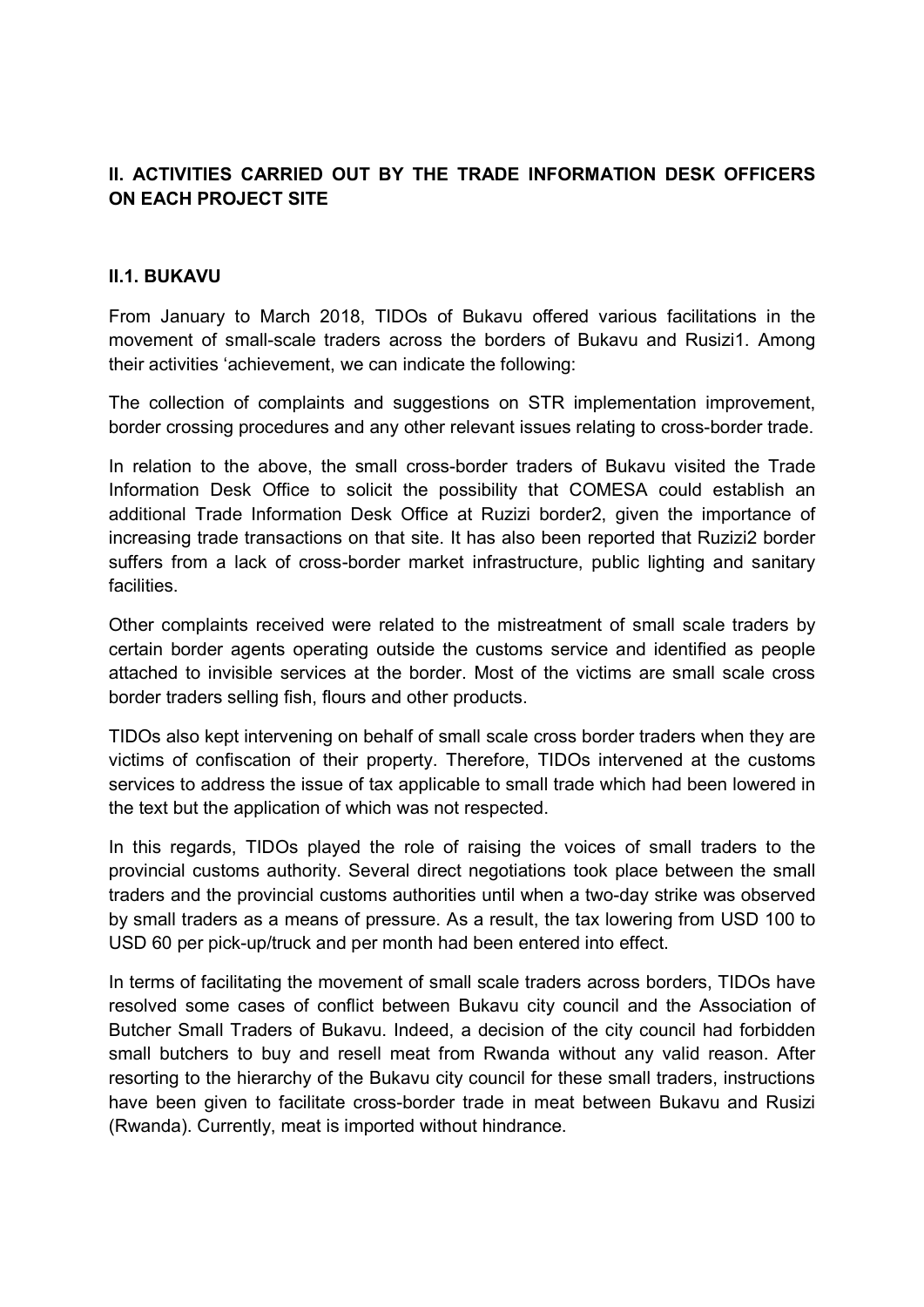Apart from the facilitation of the trade through the continued interventions carried out by TIDOs of Bukavu, sensitization sessions were also conducted for the small traders. Particularly, 45 members of associations of small traders were registered at the Trade Information Office during in May 2018 and awareness creation on STR was made for those identified associations of small scale cross border traders.

From April to June 2018, TIDOs also joined the International ALERT TushirikiWote Project to train representatives of small scale cross-border traders of Bukavu on STR and gender related issues at borders. The opportunity was also given to TIDOs to communicate to small traders the status of recommendations meant to removing NTBs.

Similarly, TIDOs in collaboration with the GLTFP South Kivu office facilitated the training of 38 representatives of small traders' associations on customs procedures. The 38 representatives of small traders also learned how to use the new border infrastructure. In addition, a sensitization was made to small traders aiming at raising awareness of the benefit of saving and creating a mutual fund to develop business projects.

After the lessons learned, the representatives of small cross-border traders pledged to create a mutual fund that will be funded by a contribution of all small traders identified in Bukavu. A scenario involving a monthly contribution of one US dollar per month per small cross-border trader, out of a total number of eight thousand small cross-border traders registered in Bukavu, made it possible to estimate a sum of eight thousand US dollars to be generated per month and ninety thousand US dollars a year.

 Such an initiative could enable small cross-border traders to build the mobilize capital to easily finance their activities and to formalize themselves.

Finally, TIDOs of Bukavu advocated for the Poultry traders' Association to get legal statutes with. As result, the office of GLTFP in Bukavu, recommended that all associations already registered by TIDOs will be supported without constraints to obtain legal personality.

# Recommendation:

- Training for TIDOs in the area of customs declaration and procedures, sanitary and phytosanitary standards of products to be exported / imported,
- Training for TIDOs and Leaders of Traders Associations in Management of associations of small traders and cooperatives.

 The training would allow TIDOs to be able not only to assist small traders in calculating taxes before import / export, but also to carry out tax negotiations for small cross-border traders where appropriate.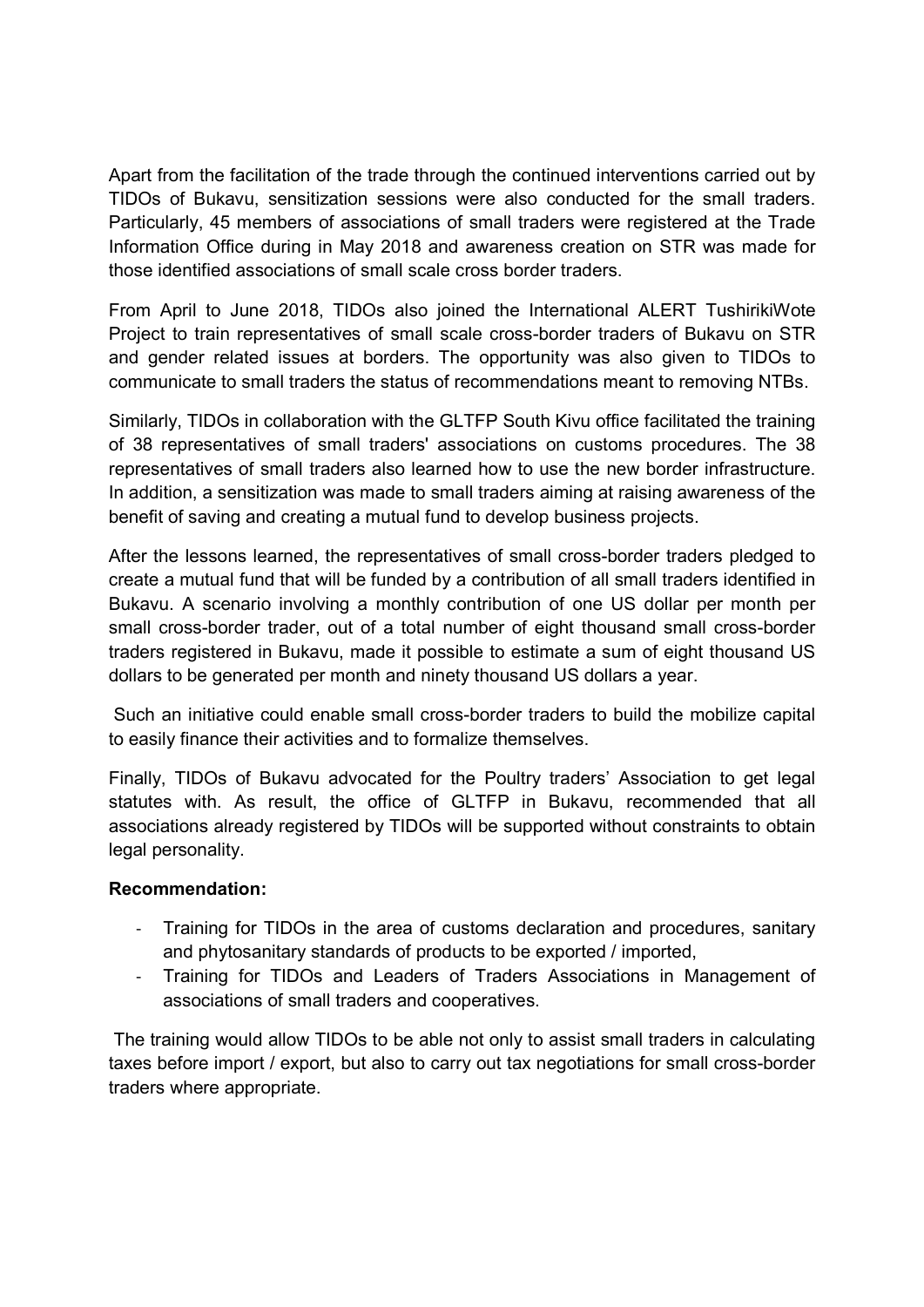### II.2. BUNAGANA RDC

From April to June 2018, TIDOs of Bunagana DRC intervened in several issues related to trade facilitation of small scale cross border traders, in particular the following cases:

The TIDOs pleaded with the heads of migration services of Bunagana DRC border so that the small scale cross-border traders do not experience any harassment during their trading activities. The TIDOs, in collaboration with the small traders, managed to identify the authors of non-tariff barriers at the border of Bunagana whose right to work at the border has been removed.

This intervention has facilitated the movement of small traders across borders without major obstacles. However, some special cases still require the assistance of TIDOs. As a result, in May 2018, TIDOs assisted 25 women traders and 7 men small cross-border traders to cross the border of Bunagana with their goods without any hassle.

In addition, the non-tariff barriers tend to disappear thanks to the implementation of STR even though it is still a partial STR implementation, i.e for only agriculture products. Thus, in Bunagana, the small traders are satisfied with the exemption of customs duty on raw products as per the common list between the DRC and Uganda.

However, the small traders deplore the non-respect of the implementation of the STR on the side of Bunagana Uganda because the customs duties on the products appearing on the common list were still perceived during the period covered by this report.

#### Recommendations:

- COMESA and Project countries to advocate for the launch of STR implementation for finished products,
- GLTFP to provide the constructionof healthfacilityat the border.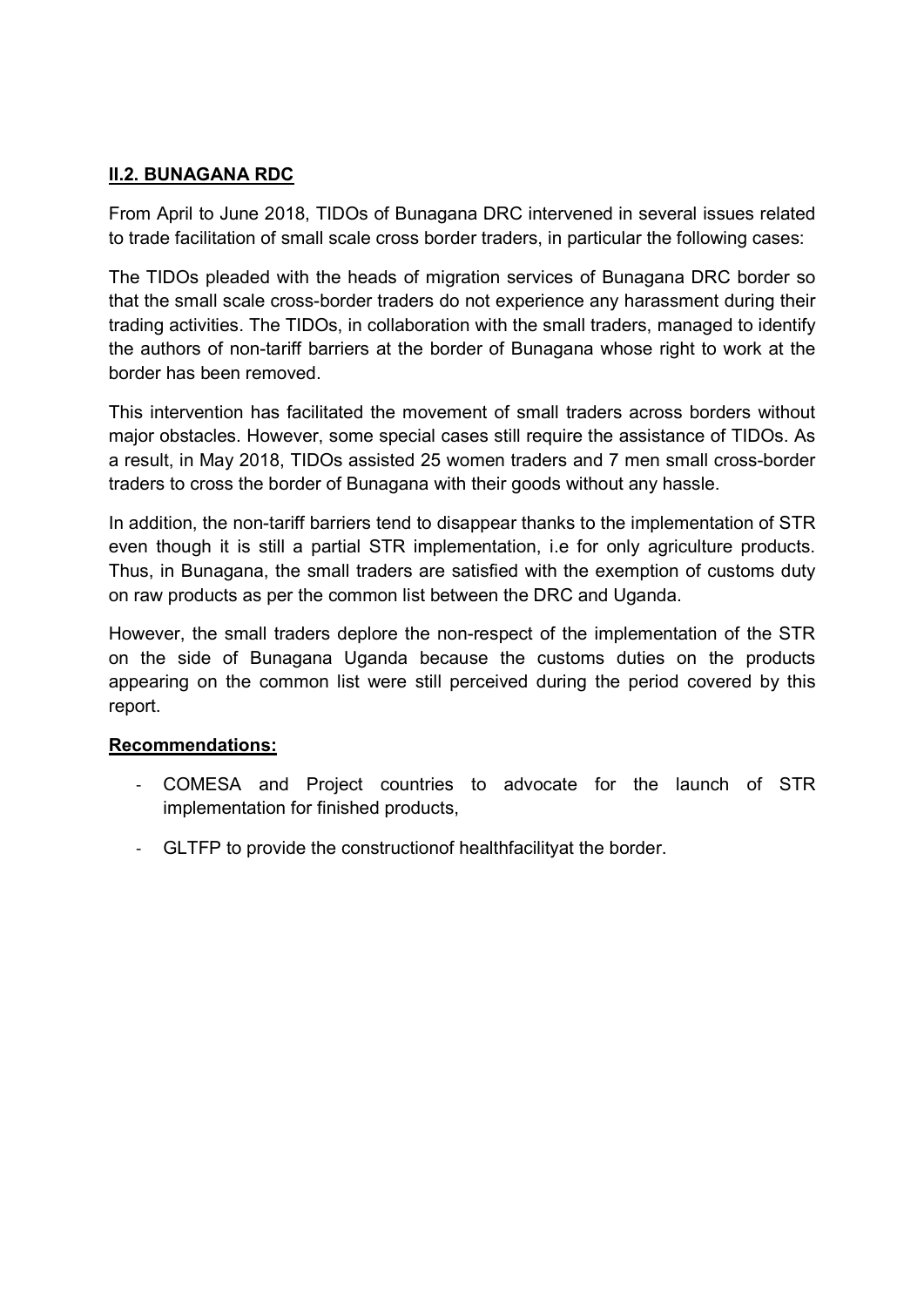### <u>II.3. KASINDI</u>

From April to June 2018, TIDOs provided various assistances to traders, including facilitating the movement of small traders across borders. The number of small traders assisted to cross the border in May was 284 people including 177 women and 107 men. During the month of June 2018, this figure was 370 people among them 225 women and 145 men.

In April 2018, following the launch of STR between Uganda and the DRC, several small traders visited the Trade Information Office to inquire about the eligibility criteria for the Simplified Trade Regime; and several other small traders were facilitaed to cross their goods under STR. In particular, 93 women small traders and 21 men from Association of Small Scale Cross-Border Traders of Kasindi were able to import and export without paying customs duty as stipulated by STR.

The TIDOs collected and addressed complaints made by small traders about abusive treatment of cross-border traders, such as, cases of corruption, harassment and any form of non-tariff barriers. Most of the complaints were against the following services: Service de QuarantaineAnimale et Végétale, "S.Q.A.V", Office Congolais de Controle "OCC" and the Border Police.

The effective implementation of STR, i.e. the implementation of the STR for manufactured products remains one of the ways to reduce or eliminate the visible and non-visible barriers that sometimes make cross-border trade difficult.

TIDOs also provided the first mediation support to conflicts that arose between small traders and staff of border agencies.

Indeed, Kasindi's TIDOs have received several complaints related to STR:

- The first complaint concerned the fees paid at the border for obtaining the Phytosanitary Certificate and Certificate of Origin for animals,
- The second complaint concerned the payment of fees for quarantine services (SQAV),
- The third complaint was about the dispute over the OCC tariff which was reduced from 5% to 1.5% but whose execution is still not applicable;
- Finally the last complaints concerned the deficiencies by the DGDA (DRC customs office) in the interpretation of the application of STR, in particular the frequency in terms of import / export with under STR.

TIDOs intervened together with all agencies operating at the borders to clarify the limits of STR. Indeed, it was clarified that the application of STR does not exclude the respect and payment of the fees required by the other border services. It was also clarified here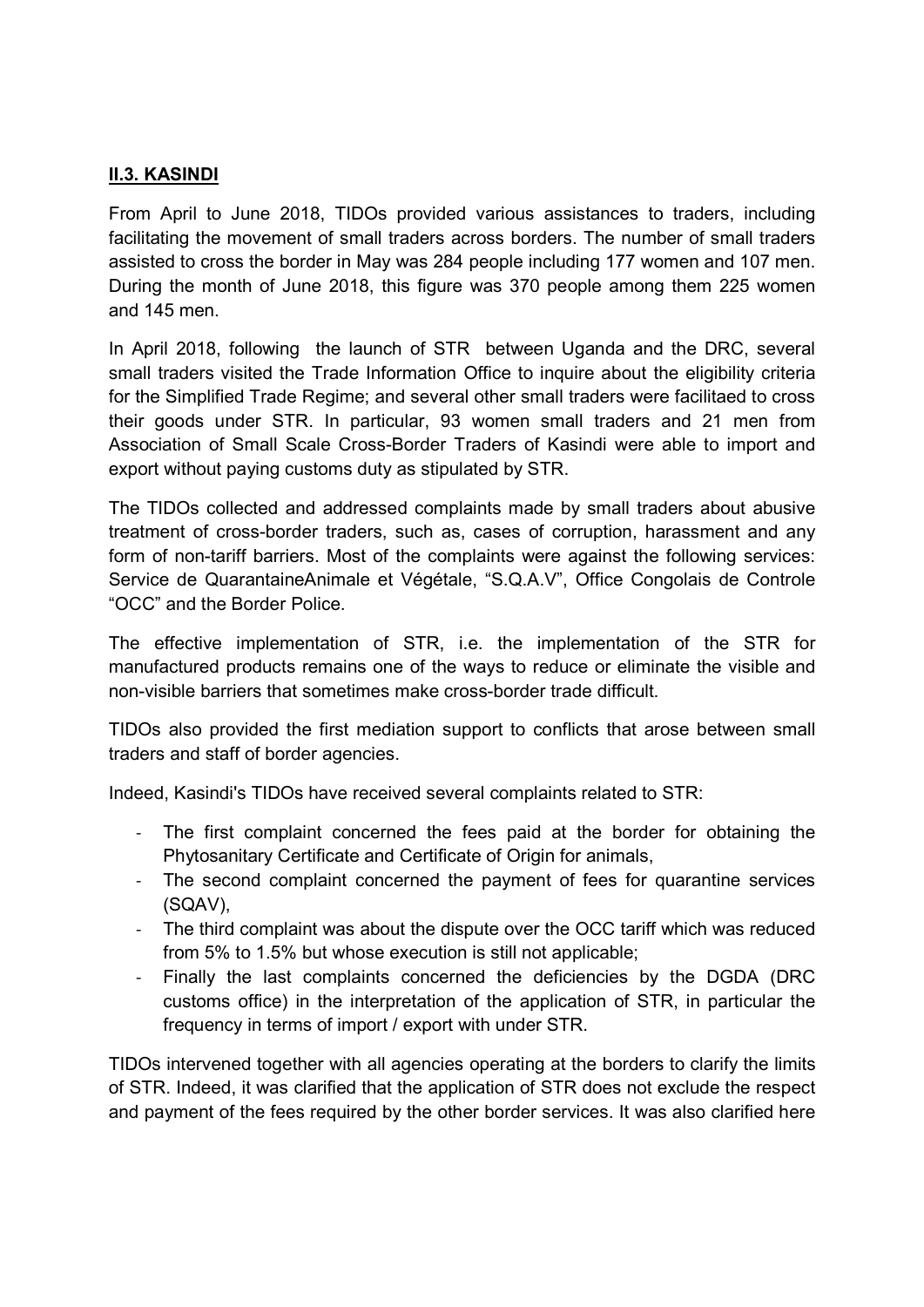that the STR only concerns the exemption of customs duties and that the other charges required by other services, notably the OCC or the border hygiene services, remain normally applicable.

After analyzing and treating the above complaints, TIDOs noticed that awareness campaigns should continue to be conducted at the borders of the GLTFP to further inform DGDA staff and all other border services the criteria for applying STR.

Finally, the TIDOs proceeded with the distribution of documentation on the STR, the common list of approved products and the COMESA charter on minimum treatment for small cross-border traders.

# II.4. MAHAGI

From April to June 2018, TIDOs of Mahagi facilitated the movement of small traders across borders. A total of 151,742 traders (including 141,562 women and 10,180 men) were assisted to cross the border, especially during market days. The assistance consisted of distribution of tokens (jeton) to small cross-border traders and was made by TIDOs jointly with the migration service.

TIDOs of Mahagi created awareness on STR for small cross-border traders especially during market days. More than 5000 small traders were reached during the awareness creation. The sensitization included distribution of documentations among others, the COMESA charter on minimum standards for treatment of small cross-border traders, the role of TIDOs, the popularization of the common list etc. TIDOs also had the opportunity to sensitize Mahagi border officials through interviews-discussion conducted with them from their workplaces.

With regard to STR, it can be noted that between May and June 2018, goods that crossed the border through STR were estimated at USD 55,304.44, including:

USD 45,148.55 USD for EXPORTS and;

USD 10,155.92 USD for IMPORTS.

Regarding the collection of complaints and suggestions on the improvement of border crossing procedures, TIDOs noted that Uganda Migration Service does not sometimes recognize the token (jeton) issued to small traders by the Congolese migration service.

TIDOs together with Mahagi Migration officers began discussions with the Goli migration authorities to agree on a single token system that can be accepted by both sides of the border. Both parties committed to improving trade facilitation finalizing the harmonization work of the single token system.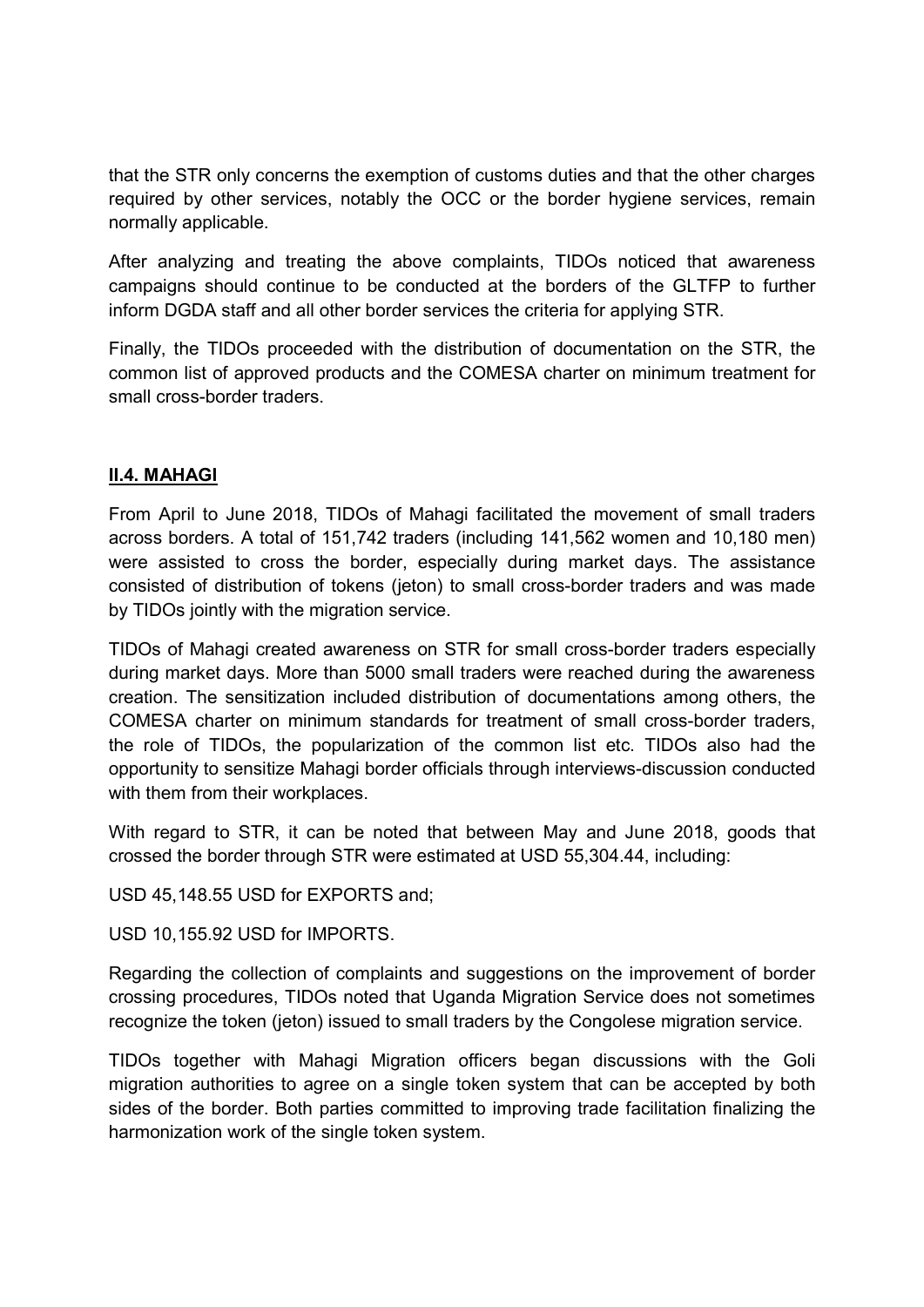#### Recommendation

- The communication materials for small traders should be produced in the local language so that the transmitted message is captured by all,
- Need for a continuous awareness creation of border officials and dissemination of signed MoUs between project countries to update border officers on the measures already taken by countries to improve cross border trade among neighboring countries,
- Provide training for TIDOs on customs procedure and tax declaration.

# II.5. GOMA

As part of the facilitation of small traders, TIDOs of Goma intervened several times to advocate for small traders whose goods were confiscated unjustly by the border police. In the course of April 2018, 24 small traders including 17 women were assisted to cross border for trading. In addition, TIDOs sensitized 134 small traders from different associations on the use of STR. 124 booklets of common list for STR in Swahili language and 25 copies of COMESA charter in French and English were distributed to small traders. However, TIDOs would like to have the later communication materials in Swahili language as well, since there are none so far.

Thanks to the continued assistance of TIDOs in facilitating cross border trade at Goma, some improvements are remarkable from the migration service of Goma in delivering "jetons" to small traders, despite a persistence of verbal or physical brutality and harassment over the small traders.

However, the persistence of some services that are not formally recognized at the borders that carry out the excessive searches is regrettable. This situation often increases the time it takes to cross the border. Several reports have been made on this issue to the Provincial Directorate of Migration without any change.

 To solve this situation in a sustainable way; it is expected that the temporary infrastructure erected at the Goma border should be operational so that the order can be established and the list of services recognized to operate at Goma border is strictly determined.

The major constraints or challenges identified at Goma border can be summarized as being the non-compliance with the application of border management laws (decree establishing the service to operate at the border). In fact, the harassment (physical and moral one) experienced by the small traders result from it.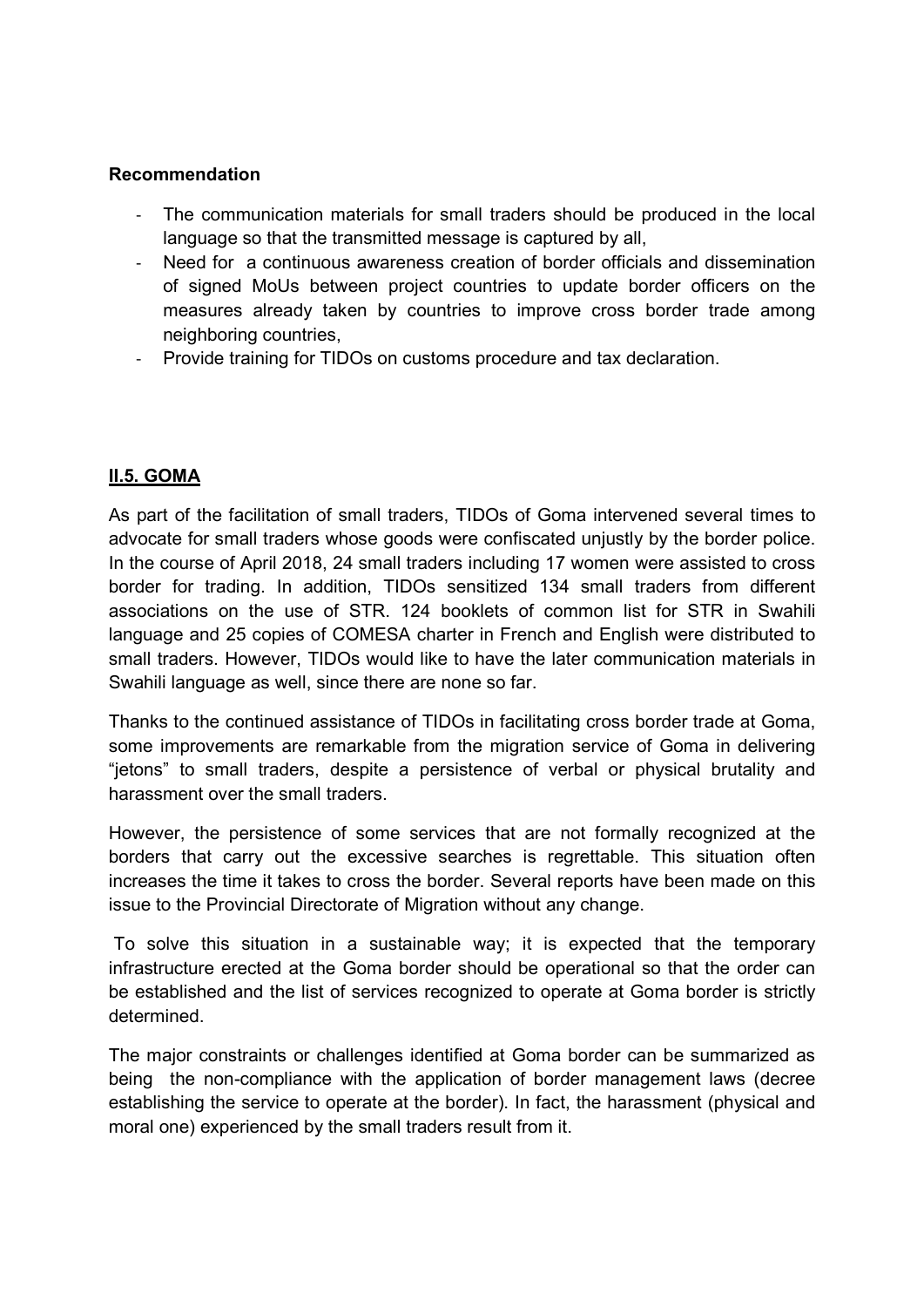Facilitating small traders across borders is a permanent activity for TIDOs done every day. However, in May 2018, particular assistance was provided with small traders. For instance, 56 small traders including 37 women and 19 men were facilitated to cross Goma border with their goods. Besides, 14 small traders had been detained by the border police for accidental loss of their "jeton". Thanks to the intervention of TIDOs, the seized small traders were released and obtained new "jeton".

20 other small traders were victims of arbitrary confiscation of their goods. The intervention of TIDOs also allowed these small traders to recover their property and preceded with their trade activities. It is thus, suggested that the sensitization campaign organized on the minimum standards of treatment of small cross-border traders may continue by the COMESA experts for border officials should keep going on. This continued sensitization is necessary to awaken trader's awareness of their rights and, to ensure that border service providers can improve the treatment of small traders. Indeed, it was found that the customs services keep fraudulently collecting customs duty on local products during the morning hours between 6:00 am and 7:00 am before the arrival of TIDOs on the site, and moreover, the migration service sometimes charge traders money to get "jeton."

In the course of June 2018, 44 small cross-border traders including 8 men were facilitated to cross Goma border. The latter were victims of goods confiscation. Thanks to the intervention of TIDOs, all cases of non-compliance with the application of STR have been treated in favor of small traders.

# II.6. RUSIZI

From April to June 2018, TIDOS of Rusizi assisted 31 small traders (23 women and 8 men) to cross the border for trading activities. The assistance involved intervention with border police to release the goods transported by traders without respecting hygiene conditions.TIDOs also took the opportunity to educate small traders on the standards to be observed when dealing with perishable products.

During the same period, TIDOs assisted KOABIMU and DUTERIMEBERE cooperatives of Rwanda to obtain the official registration documents at district and BDF level.

In addition, three other Rusizi cooperatives of 40, 40 and 20 members respectively, invited TIDOs to present to them the conditions of eligibility for STR and the minimum standards for the treatment of small scale cross-border traders.

TIDOs were also requested by International Alert to facilitate the small traders of Bukavu and those of Rwanda to create a PLATFORM that can regroup all cooperatives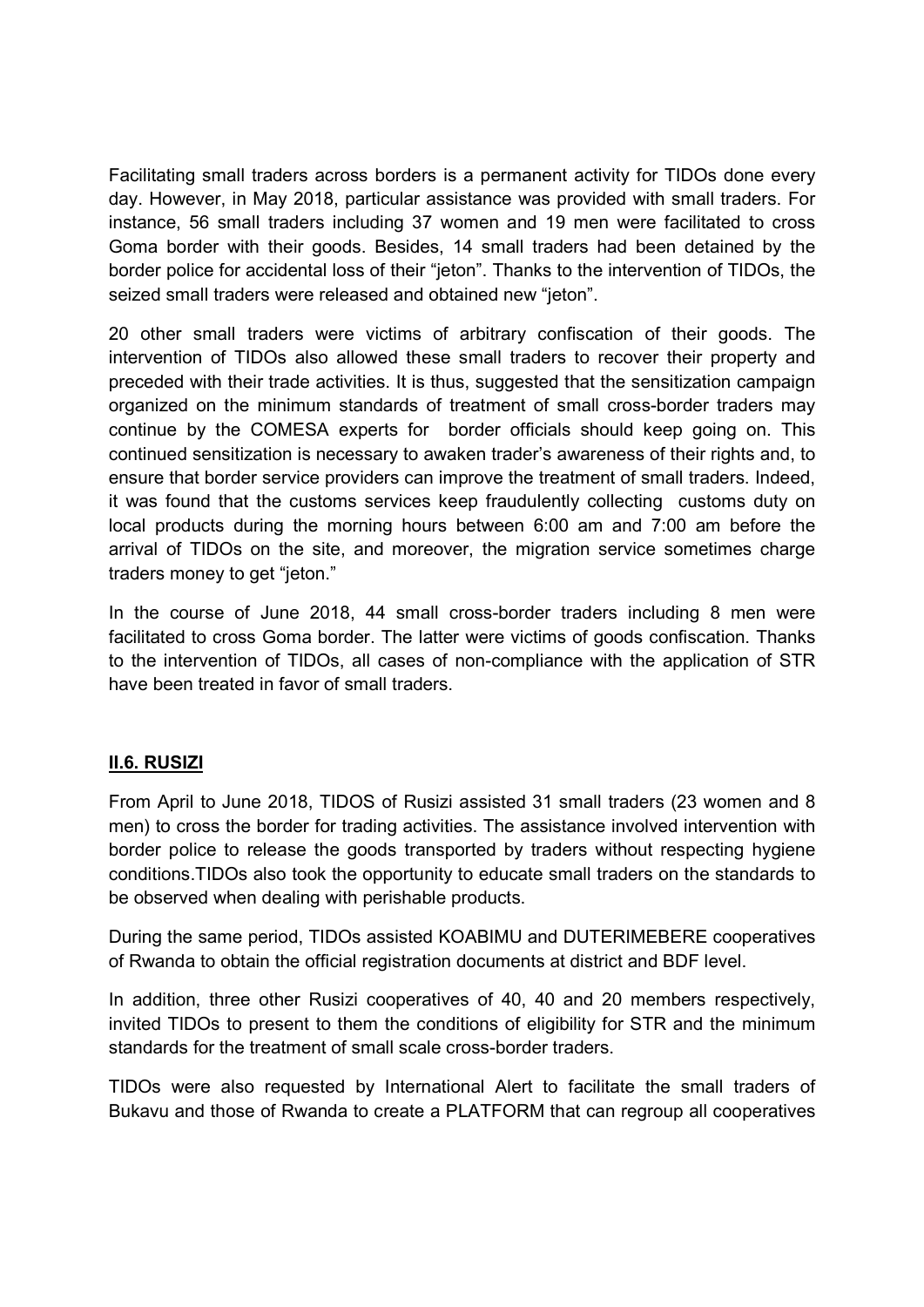/Cross-border associations of small traders to benefit from trade facilitation. TIDOs participated actively to the training session by explaining STR concept, The COMESA Charter and the common list of products for STR.

With regard to conflict mediation, TIDOs managed to resolve a dispute between women traders' cooperative for fish and Rusizi district authorities. In fact, the district officials had required the cooperative to vacate where fish traders were operating. Thanks to TIDOs, a rapprochement between the district and the cooperative was made possible and fish traders were given additional time to sell their products before obtaining another place to operate from.

Finally, TIDOs also carried out the extension activities of the project's achievements. In fact, TIDOs have made available to small traders documentation on STR and the COMESA charter on the standards of minimum treatment for small scale cross-border traders. However, small scale cross border traders wished to get all the communication materials translated into Kinyarwanda.

#### RECOMMENDATIONS:

Capacity building for Rusizi TIDOs in the following area:

- Calculation of basic taxes related to cross-border trade;
- Capacity building in the migration procedures;
- Capacity building in regulations and laws applicable at borders (ministerial decrees, decree etc.).

# II. 7. RUBAVU

From April to June 2018, TIDOs of Rubavu provided various facilitations in the movement of small-scale traders across borders. Among the accomplishment of activities, we can indicate the following ones:

Facilitation in the movement of small-scale traders across borders: 11 traders were assisted by TIDOs to cross their products (sorghum and soybean) into Rwanda as the goods were confiscated because of the lack of simplified declaration document. It was noticed that traders still lack full information on the elements of STR and how can one benefit from it.

At least 82women small traders were given STR materials and sensitized on requirements to benefit from STR.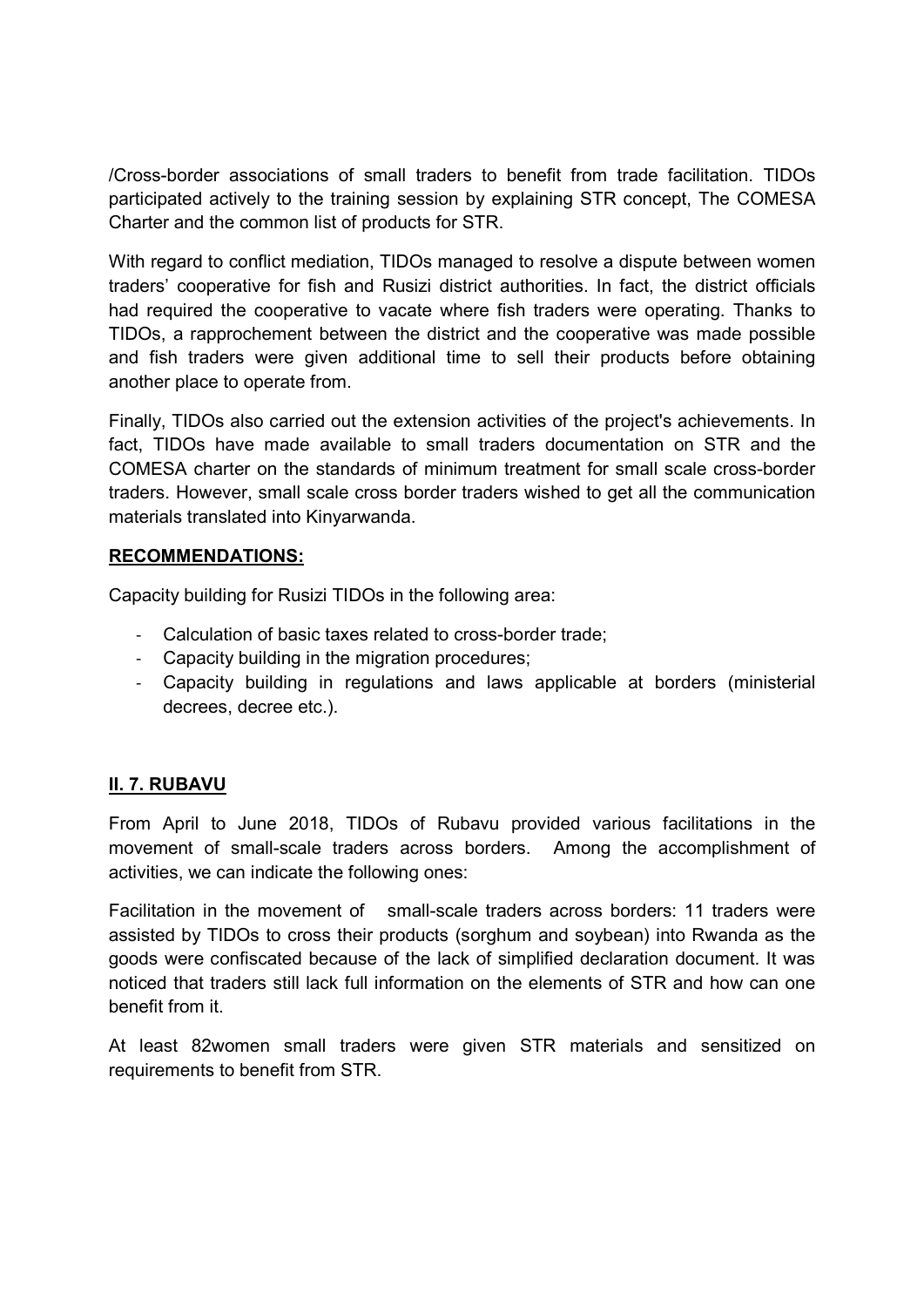Collection of complaints by traders: Incidences of illegal and or unfair treatment of cross border traders such as cases of corruption, harassment and any forms of non-tariff barriers;

In May the TIDOs intervened to solve an issue reported by cross border traders. The issue consisted of an existence of unidentified individuals who were operating at "petite barriere" border on Rwanda side as fraud investigators. These individuals were pointed out by traders as involved in briberies. After the TIDOs got evidences of their implication in briberies the case was taken to the border manager for disciplinary actions. This TIDOs intervention contributed to more transparency at the border and trust in border officers.

# II.8. BUNAGANA UGANDA

Facilitation in the movement of small-scale traders across borders:

From April to June April 2018, a total number of 110 small traders (72 were females and 38 males) were facilitated to clear the tax issues and get their goods crossing the border. Apart from traders who need assistance, TIDOs were also presented cases of traders involved in smuggling. These traders were taken through communication on border crossing procedures, market information and STR related information. The TIDOs also explained their situation to the tax enforcement officer who released their good without applying fine to their goods.

During April 2018, the following were reported:

- Most traders are smuggling due to high tariffs and the ban of beverages and fish,
- Items that are highly smuggled include; rice, materials, sugar, and wines into Uganda and fish, beverages to DRC,
- We observe that the implementation of STR will solve the challenge if the common list is harmonized to include a variety of goods.

In Bunagana, issues of smugglings were becoming frequent. Traders are being confiscated goods by customs due to smuggling and failure to pay taxes.

Every time the cases are reported to TIDOs, traders are sensitized about the risk they face when involving in tax fraud.

The TIDOs keep advising them to use formal road.

In Bunagana Uganda, traders still want to use informal routes due to fear of high taxes imposed on some goods.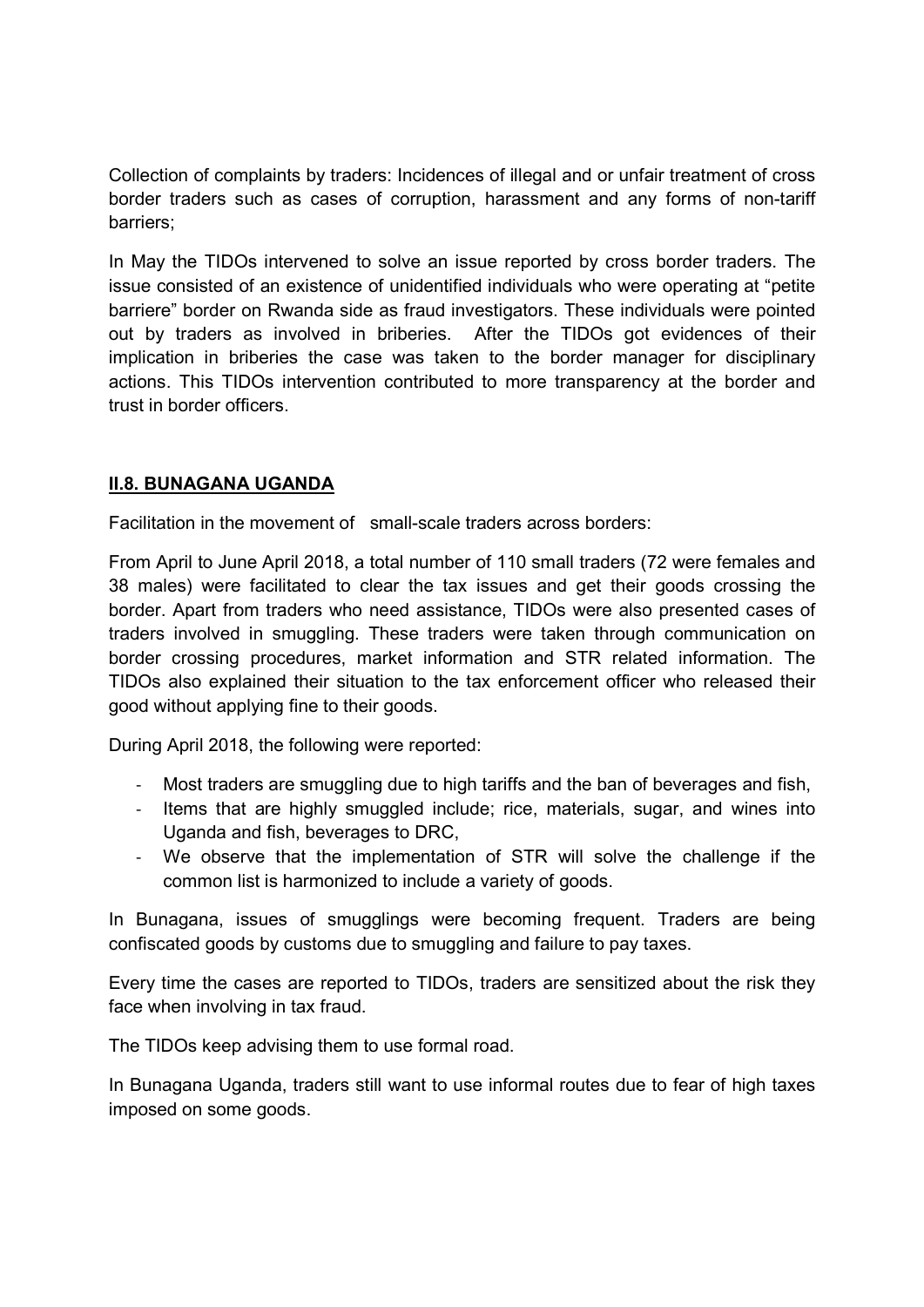#### II.9. MPONDWE

Facilitation in the movement of small-scale traders across borders: Small scale cross border traders were facilitated very well in April 2018. All manufactured goods, processed goods, packed goods, liver stock, agricultural goods, and animals were crossing well. 48 small scale cross border traders were helped, given information and directed on customs and border crossing procedures, standards guidance for both agricultural and processed goods from DRC.

In April 2018, TIDOs assisted two traders who deal with grown rice from DR Congo and crossing to Uganda. These traders had nowhere to start as far as clearing and customs procedures are concerned.

TIDOs directed new traders of palm oil to clear taxes as they did not know the process of clearing and the applicable import duty. TIDOs also assisted a trader who wanted to start plantain banana business getting it from DR Congo to Kampala in terms of border crossing procedures, customs procedures and supply price.

The TIDOs continued making sensitization about simplified trade regime. Concerning simplified trade regime has been got from different social media like the radios, television, newspapers, posters books and many others sources. Information patterning goods on the common list has been hugged to the customs office, trade information desk office, immigration and many others around the community.

Since the time the ministers for Uganda and DRC launched STR on both parties of the two countries, border procedures for small scale cross border traders have been improved, small government sub-agents that used to grab traders' goods have reduced, harassments is trying to reduce.

Collecting complaints and suggestions about the STR, border crossing procedures:

Many complaints have been received at the trade information desk. For instance, most of the small scales cross border traders are experiencing lack of accurate information on tax compliance. Particularly, they are struggling to know which commodities are supposed to pay import duty, withholding taxes and import duty, value added tax, import duty and withholding tax, withholding tax, import duty and infrastructure levy etc.

Moreover, complains were also raised about why are border officials not wearing uniforms or ID badges that allow the identification of their respective agency.

Traders are complaining that some information on chart are in the languages they don't understand so they need all the information to be translated into the local language spoken at their border community.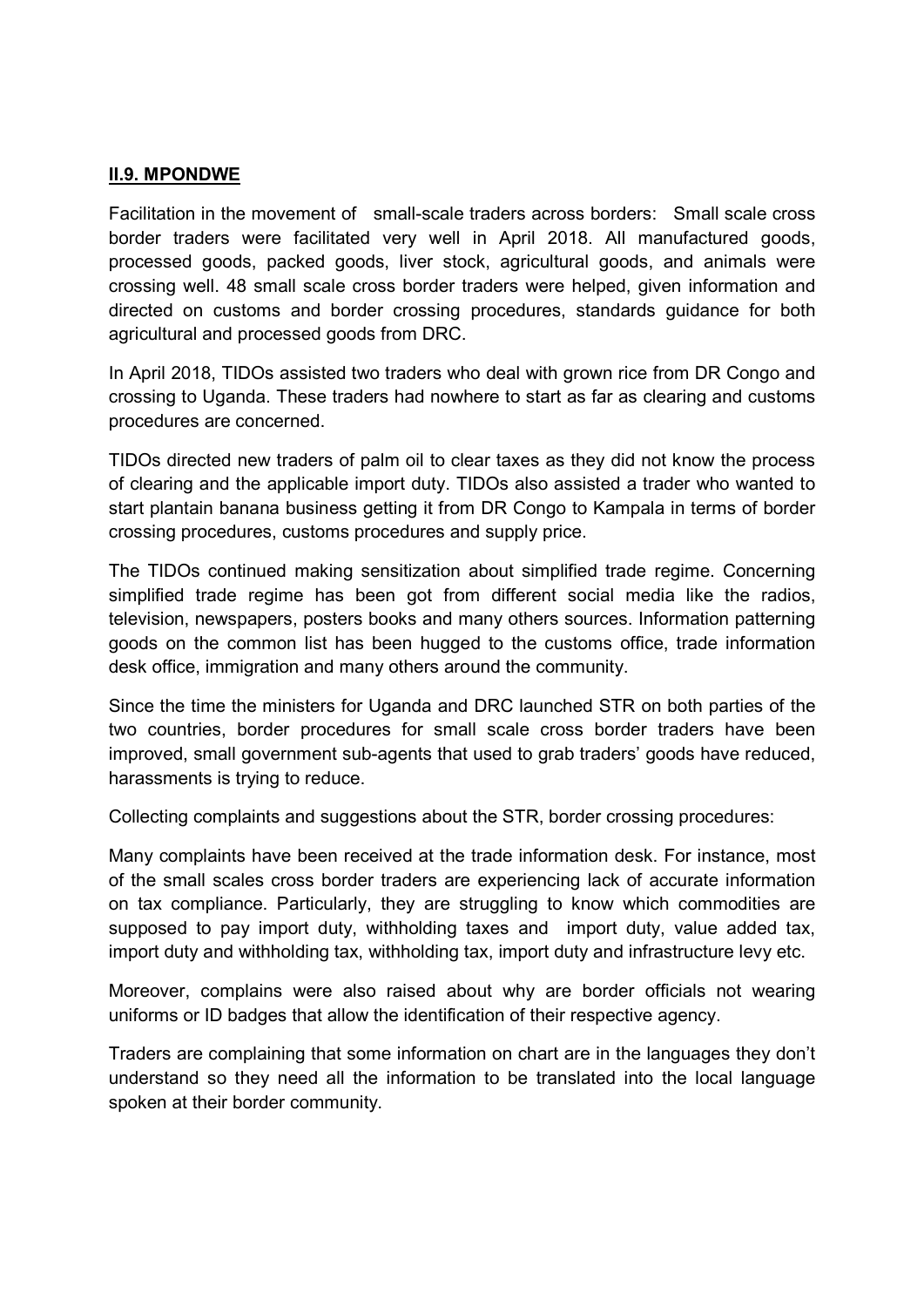#### RECOMMANDATIONS

- Making expansion on the infrastructure like the roads and the bridges to support the increased number of traders,
- Health and hygiene structures gender based oriented should be put in place to address women particular needs,
- Construction of market export zone and enough storage facilities so that traders dealing in perishable commodities can be assisted accordingly

#### II.10. GOLI

From April to June 2018, the TIDOs of Goli provided detailed information about the STR and assessed STR legibility of the goods carried by the traders. They did sensitization of small scale traders and border officials on the STR. The exercise was done with the help of copy of STR Common list of products booklet and COMESA Charter.

The TIDOs conducted this activity at the border officers 'work place, traders were met one by one in their shops and as they cross the border.

At Goli border, there is high understanding of the GLTFP and the benefits of the STR implementation in the business by the traders. However, officials from, police, army, customs etc. who practice the illegal fund collection from trades are to a lesser extent still a real challenge.

After the sensitization in the first two months of service (April & May 2018), TIDOs of Goli registered the general traders of total number 2017 on two different market days (Wednesday and Saturday).

Other accomplishments by Goli's TIDOs include reorganization of traders within Goli trading center. That was, from informal traders to formal traders and the result gave 119 well registered female traders and 92 male traders under Goli Cross Border Association and in addition, 1831 traders were sensitized and got formalized as well.

The conducted sensitization created an impact at the Goli's border as such, TIDOs are now consulted by Border officers in order to clearly know products that are eligible for STR before traders cross the border. Currently, no money is collected from small scale traders at Goli border post, in Uganda.

Since the launch of STR for agricultural products at Goli border, exports increased from USD 10,116.99 (19 May- 26 May, 2018 to USD 24,635.8 USD (06th June- 18 June, 2018). The total export reached the amount of USD 34,752.79.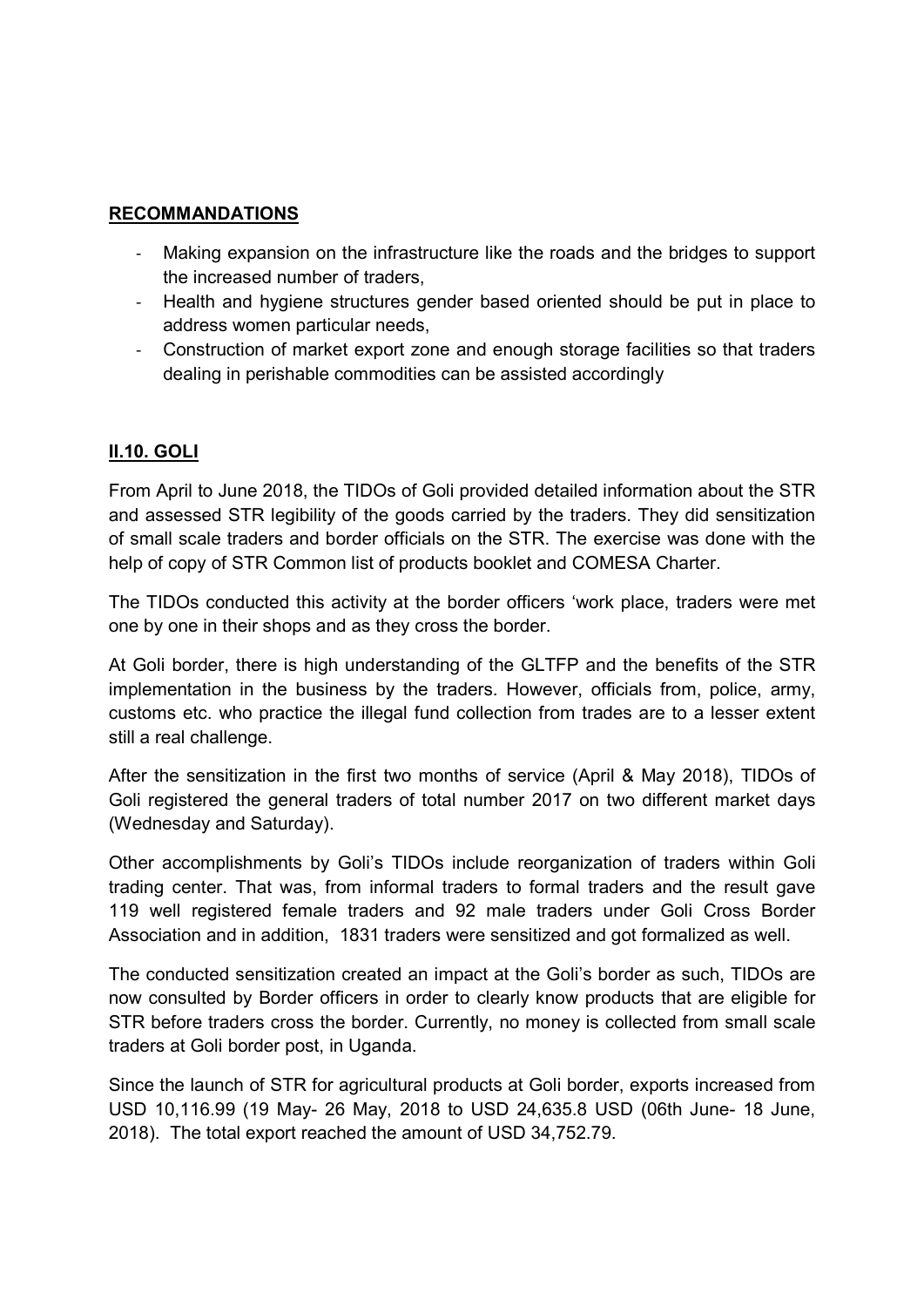The imports also got increased from USD 9568.22 (19th May – 26th May 2018) to USD 46365.4 (6thJune – 18th June, 2018). The total imports reached the amount USD 55,933.62.

Products traded on STR shows increase in both volumes and values. However, the export value would be more if finished and semi-finished products were allowed to benefit from the STR.

In regards to NTBs, three illegal barriers were in existence before the arrival of TIDOs in Goli Customs i.e. two on DRC side; and one in Uganda. Traders who used those roads were still stopped by the officers/ persons set at the posts until their pay money asked from them.

Police and army officers at the barrier were the fund collectors at the customs' barrier Thanks to TIDOs deployment at Goli border, necessary inquiries from both DRC and Uganda were made and reported to the respective offices and also reported to the customs officer in charge who later urged clearing agents to all have uniform and ID and stop the army and police from collecting money from small traders.

One illegal barrier on Uganda side (Goli trading centre was removed from the effect of 24/ May, 2018) but those of DRC are still there. Traders are advised to use formal road when they cross for market purpose and they should not pay any money on the way without receipt and they must report to the TIDOs.

Time spent by traders using STR in crossing the border has also improved at Goli border. Indeed, since the distribution of the COMESA CHARTER to border officials (police and army), small traders are moving freely, and those carrying goods on motorcycle and bicycle are stopped at the barrier for the check of less than 5 minutes but the traders with finished or semi-finished products are stopped at the barrier by the security officers for checks which takes averagely 5 minutes.

With the official launch STR, there is a great improvement anticipated. However, despite such improvement, more sensitization on minimum standard treatment for small scale cross border traders is still need as in absence of the TIDOs at the border, for instance, on public holidays and Sunday, there is a still illegal fund collection.

Time taken to clear goods and cross the border for STR goods is less than 5 minutes spent by the traders, since they don't pass through Uganda Revenue Authority or Immigration.

For goods above STR threshold and other goods; clearing at URA is fitting as in the below range:

Exit: 3-5 minutes;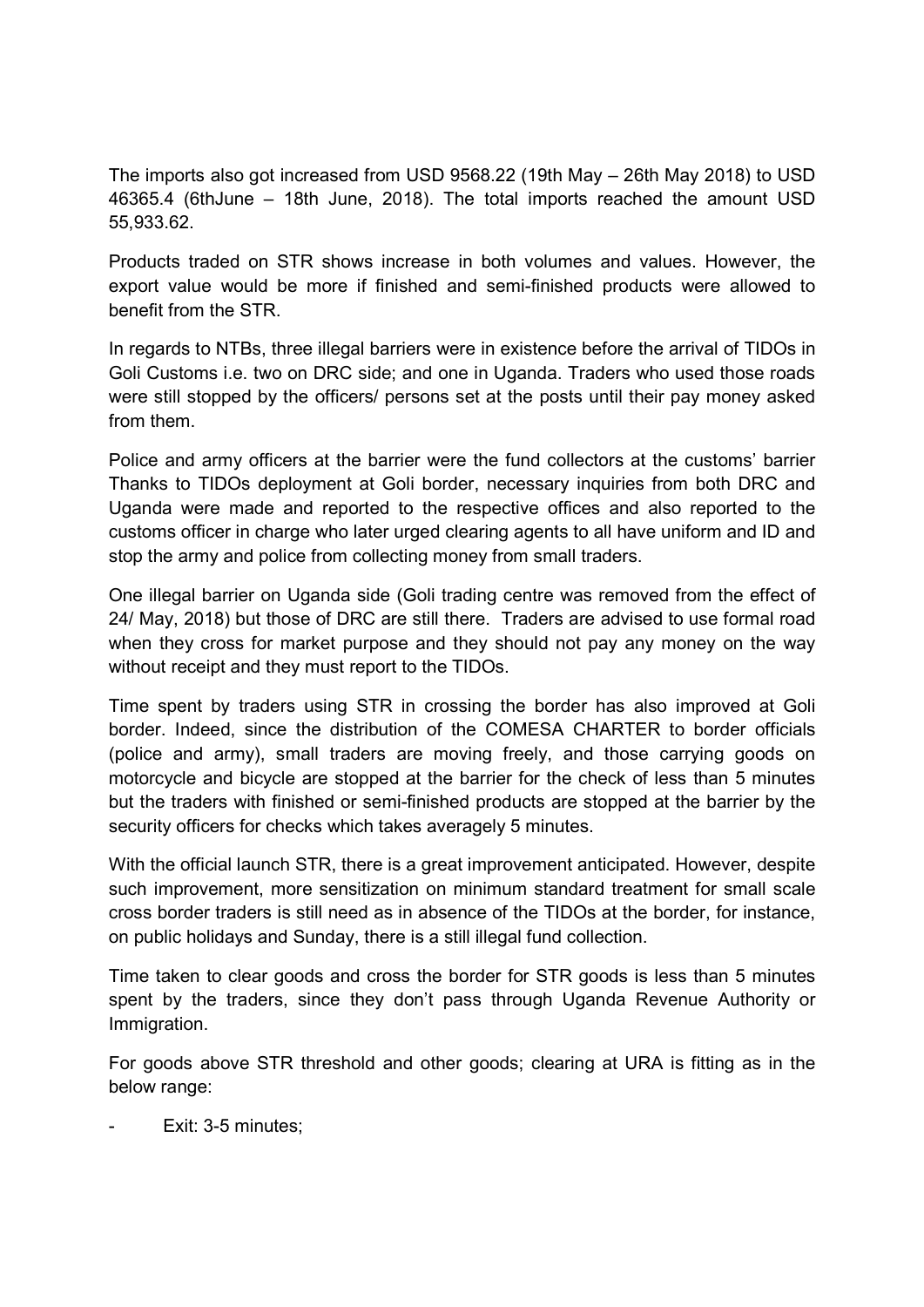Entry: 5 minutes. (Declaration must take place at this point that is why the process takes much longer).

Clearing of goods by clearing agents:

Exit: 10-30 minutes

Entry: nearly an hour.

At average, time taken to clear goods is 5 minutes.

From May to June 2018 the TIDOs of Goli offered various facilitations in the movement of small-scale traders across borders. A number of 9255 traders were registered and assisted on 5 market days and 1947 traders assisted on four non- market days.

From the total of 11,202 registered traders, 3922 were male traders and 7280 female traders.

#### RECOMMANDATIONS

- Penalty or punishment should be set in place for the personalities who will resist embracing the main aim of the STR,
- Recommend that another MOU is signed between Uganda and DRC for the semi-finished and finished products because we realize that over 1000 male small scale traders across Goli/ Mahagi border are doing business of such products. But they can't make reasonable profits because the 2,000 Ugsh and Ugsh5, 000 are still being collected from them basing on the type of the transport means they use,
- Recommend that the project through the Ministry of trade, Industry and Cooperatives advices the customs of both Uganda and DRC to closely monitor and control the un-official barriers on the informal routes which do exist both in Goli (Uganda) and DRC. Otherwise most of the motorists are transporting traders who would use formal road and follow customs procedures have diverted to those informal routes,
- Fast track formation and orientation of JBC.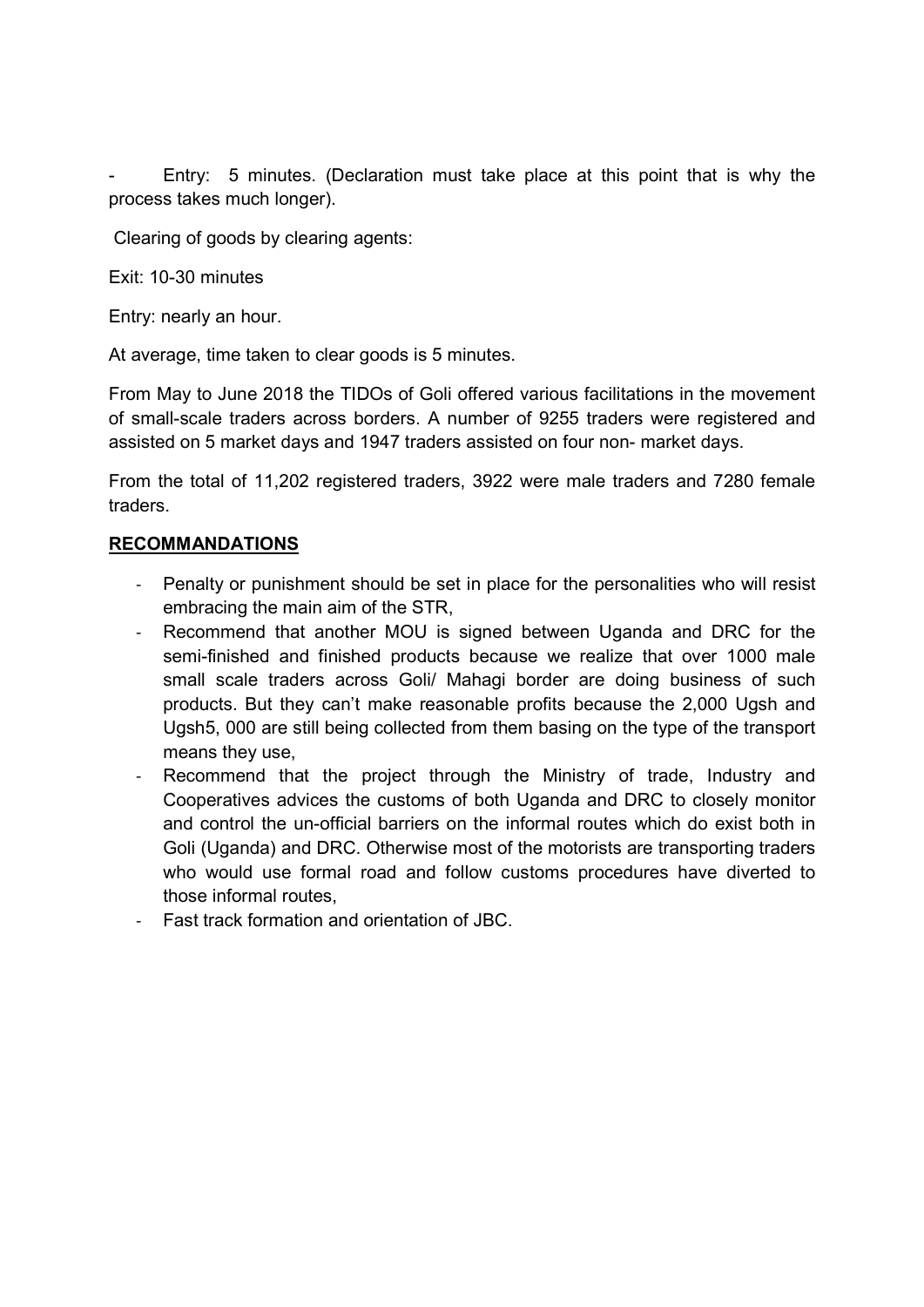# **III. RECOMMENDATIONS AND WAY FORWARD**

|                | <b>Challenge</b>                                                                                                                                                                                         | <b>Recommendation</b>                                                                                                                                                       |
|----------------|----------------------------------------------------------------------------------------------------------------------------------------------------------------------------------------------------------|-----------------------------------------------------------------------------------------------------------------------------------------------------------------------------|
| 1              | Need to fast track the formation of JBC in all project countries.<br>CBT issues are dealt with by politico-administrative authorities<br>in bilateral meetings where only large traders are invited.     | SPIU / Rwanda, PIU / Uganda,<br>GLTFP / DRC and COMESA are<br>recommended<br>expedite<br>to<br>the<br>operationalization of JBCs in a timely<br>manner.                     |
|                |                                                                                                                                                                                                          | COMESA and Project countries to<br>advocate for the launch of STR<br>implementation for finished products,                                                                  |
| $\overline{2}$ | TIDOs'lack of knowledge in the area of customs procedures,<br>in particular those related to simplified declarations for the<br>implementation of STR                                                    | COMESA to organize a special for<br>TIDOs on for tax declaration and<br>procedures,<br>sanitary<br>and<br>phytosanitary standards of products to<br>be exported / imported. |
|                |                                                                                                                                                                                                          | COMESA to organize Training for<br>TIDOs and Leaders<br>of Traders<br>Associations<br>Management<br>in<br>of<br>associations of small traders and<br>cooperatives.          |
| 3              | Lackof sanitation and hygiene facilities, especially toilets and<br>urinals to improve the health conditions of small traders at<br>Goma, Bunagana Uganda amd DRC, Kasindi, Mpondwe,<br>Mahagi, Goli     | It is recommended that GLTFP/DRC<br>and PIU Uganda review the problem<br>and provide a timely solution.                                                                     |
|                |                                                                                                                                                                                                          | GLTFP to provide the construction of<br>health facility at the border                                                                                                       |
| 4              | Traders experience difficulties to read the communication<br>materials written in French and English. should be produced in<br>the local language so that the transmitted message is captured<br>by all, | COMESA to produce communication<br>materials in the local language so that<br>the transmitted message is captured<br>by all                                                 |